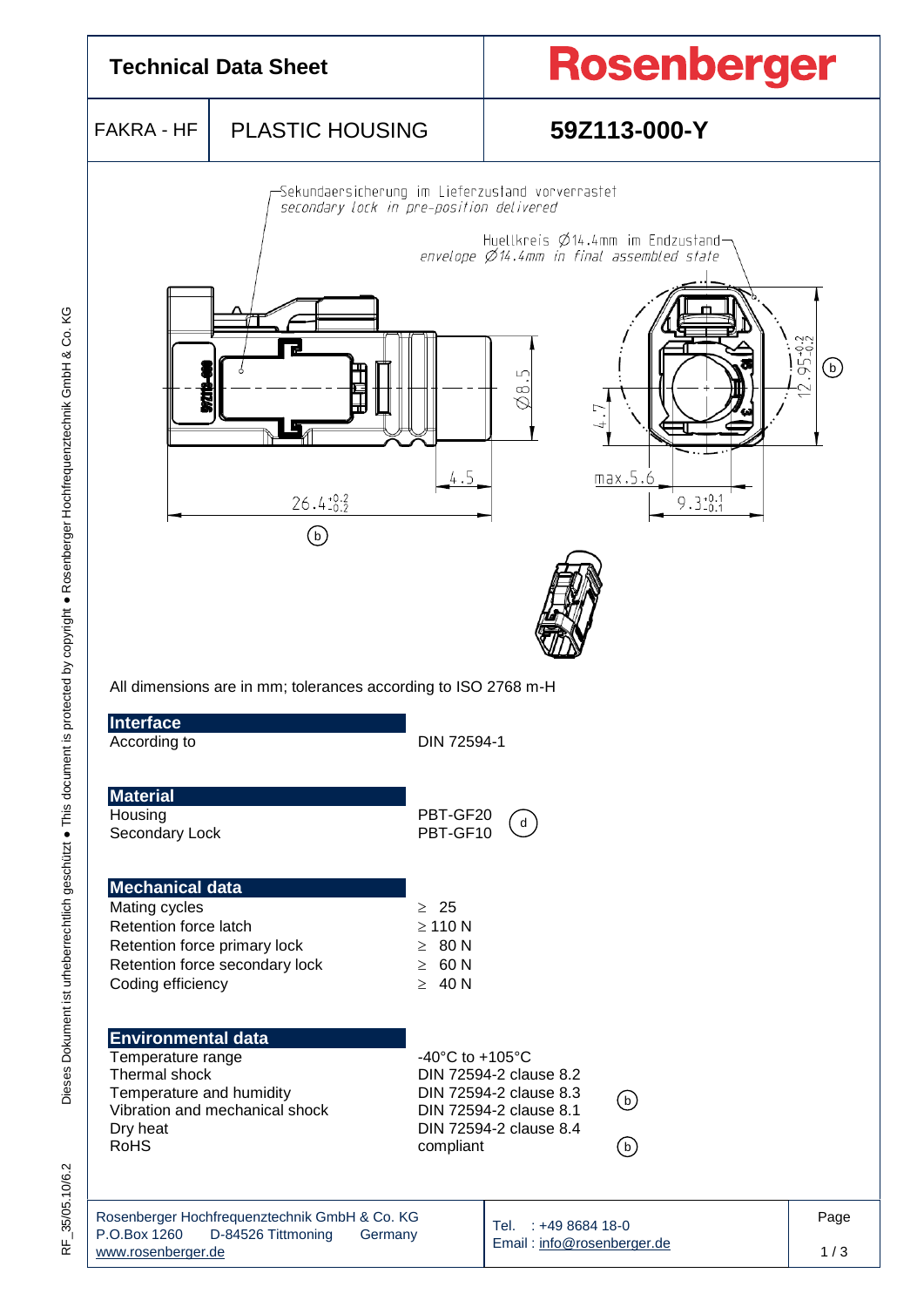## **Technical Data Sheet**

# Rosenberger

FAKRA - HF PLASTIC HOUSING **59Z113-000-Y**

**Application**<br>**Applicable e.g. for following connectors:** 

Applicable e.g. for following connectors: 59K13O-1xx<sup>\*1</sup>, 59K13D-1xx<sup>\*1</sup>, 59K13F-1xx<sup>\*1</sup>, 59K16A-1xx<sup>\*1</sup>, 59K16B-1xx\*1)

*\*1) -xx for all available cable variations*

# **Packing**

Standard 500 pcs in box, 1500 pcs in reusable container dWeight 1.48 g/pce

### **Coding**

Part Number has to be accomplished by codification

| Coding          |              | Color          | <b>RAL</b> | Part-Number                 |                 |
|-----------------|--------------|----------------|------------|-----------------------------|-----------------|
|                 | A            | black          | sim. 9005  | 59Z113-000-A                |                 |
|                 | B            | white          | sim. 9001  | 59Z113-000-B                |                 |
|                 | $\mathsf{C}$ | blue           | sim. 5005  | 59Z113-000-C                |                 |
|                 | D            | bordeauxviolet | sim. 4004  | 59Z113-000-D                |                 |
|                 | Е            | green          | sim. 6002  | 59Z113-000-E                |                 |
|                 | F            | brown          | sim. 8011  | 59Z113-000-F                |                 |
|                 | G            | grey           | sim. 7031  | 59Z113-000-G                |                 |
|                 | H            | violet         | sim. 4003  | 59Z113-000-H                |                 |
|                 | I            | beige          | sim. 1001  | 59Z113-000-I                |                 |
| O               | Κ            | curry          | sim. 1027  | 59Z113-000-K                |                 |
|                 | L            | carmine red    | sim. 3002  | 59Z113-000-L <sup>*2)</sup> | $2)$ on request |
|                 | M            | pastel orange  | sim. 2003  | 59Z113-000-M <sup>*2)</sup> |                 |
|                 | N            | pastel green   | sim. 6019  | 59Z113-000-N <sup>*2)</sup> |                 |
| $\bm{\Diamond}$ | Z            | waterblue      | sim. 5021  | 59Z113-000-Z                |                 |
|                 |              | traffic purple | sim. 4006  | secondary lock              |                 |

|                    | Rosenberger Hochfrequenztechnik GmbH & Co. KG |         |  |  |  |  |  |
|--------------------|-----------------------------------------------|---------|--|--|--|--|--|
| P.O.Box 1260       | D-84526 Tittmoning                            | Germany |  |  |  |  |  |
| www.rosenberger.de |                                               |         |  |  |  |  |  |

Tel. : +49 8684 18-0 Email [: info@rosenberger.de](mailto:info@rosenberger.de)